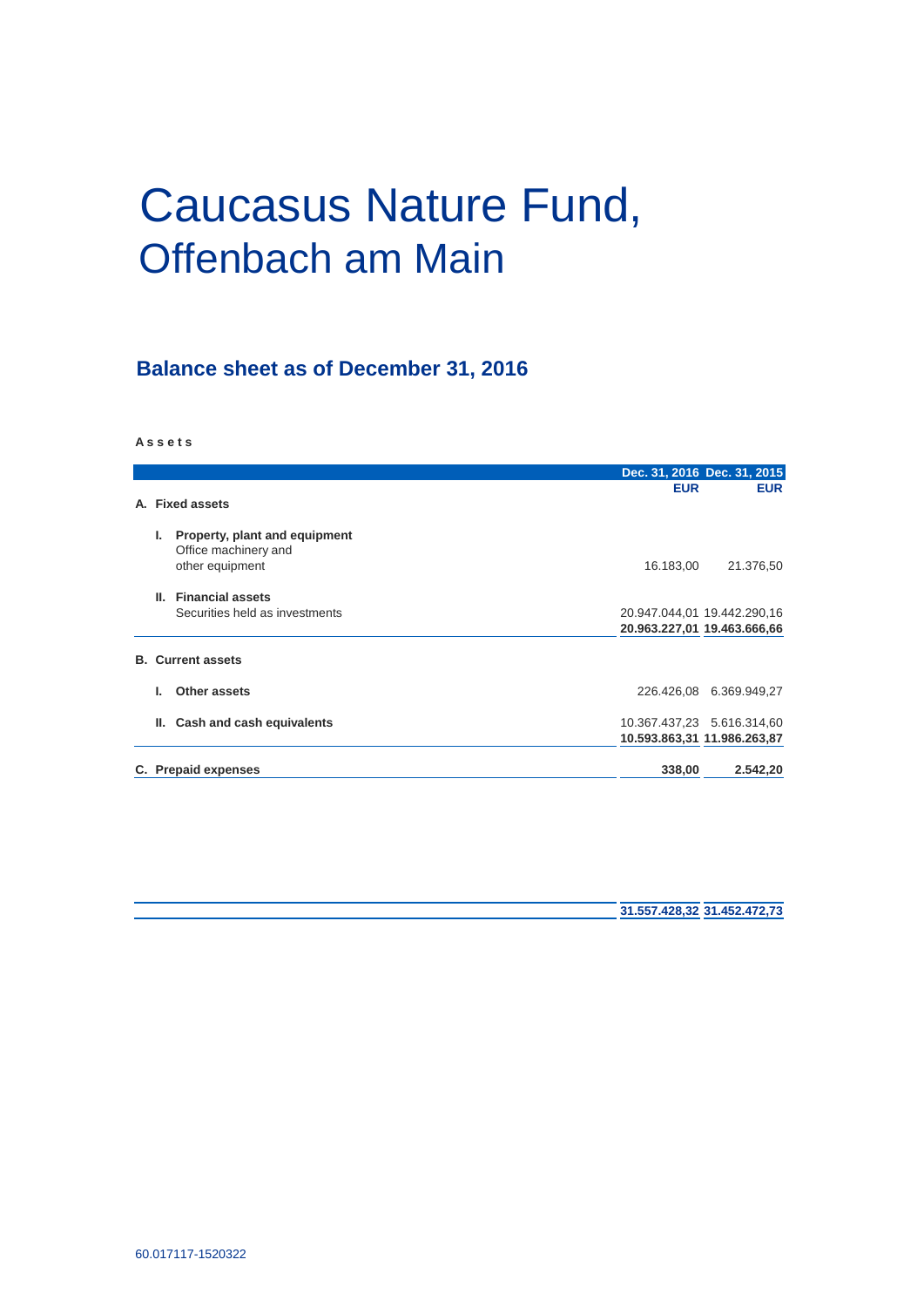## **E q u i t y a n d L i a b i l i t i e s**

|                                                                            |                                                  |               | Dec. 31, 2016            |               | Dec. 31, 2015            |  |
|----------------------------------------------------------------------------|--------------------------------------------------|---------------|--------------------------|---------------|--------------------------|--|
|                                                                            |                                                  | <b>EUR</b>    | <b>EUR</b>               | <b>EUR</b>    | <b>EUR</b>               |  |
| A. Equity                                                                  |                                                  |               |                          |               |                          |  |
| <b>Foundation capital</b><br>Ъ.                                            |                                                  |               |                          |               |                          |  |
| 1. Original capital                                                        |                                                  | 7.728.100.00  |                          | 7.728.100.00  |                          |  |
| 2. Additional endowments                                                   |                                                  | 12.393.917.91 |                          | 11.393.917.91 |                          |  |
| 3. Net capital gains                                                       |                                                  |               | 603.403,31 20.725.421,22 |               | 439.024,78 19.561.042,69 |  |
| II.<br><b>Reserves</b>                                                     |                                                  |               |                          |               |                          |  |
| 1. Unappropriate reserve pursuant to<br>Section 62 (1) no. 3 Tax Code (AO) |                                                  | 1.356.356,96  |                          | 1.211.513,59  |                          |  |
|                                                                            | 2. Reserve pursuant to Section 62 (3) no. 2 AO   | 9.031.403,06  |                          | 10.078.431,39 |                          |  |
|                                                                            | 3. Savings reserve pursuant to Section 62 (4) AO |               | 233.432,75 10.621.192,77 |               | 233.432,75 11.523.377,73 |  |
| III. Funds carried forward                                                 |                                                  |               | 76.175,42                |               | 0,00                     |  |
|                                                                            |                                                  |               | 31.422.789,41            |               | 31.084.420,42            |  |
| <b>B.</b> Provisions                                                       |                                                  |               |                          |               |                          |  |
| Other provisions                                                           |                                                  |               | 98.614,97                |               | 80.934,35                |  |
| C. Liabilities                                                             |                                                  |               |                          |               |                          |  |
| 1. Liablities arising form                                                 |                                                  |               |                          |               |                          |  |
| donations with repayment obligations                                       |                                                  |               | 0.00                     |               | 243.403,51               |  |
| 2. Trade payables                                                          |                                                  |               | 5.448.24                 |               | 18.134,60                |  |
| Other liabilities<br>$3_{-}$                                               |                                                  |               | 30.575,70                |               | 25.579,85                |  |
|                                                                            |                                                  |               | 36.023,94                |               | 287.117,96               |  |
|                                                                            |                                                  |               | 31.557.428,32            |               | 31.452.472,73            |  |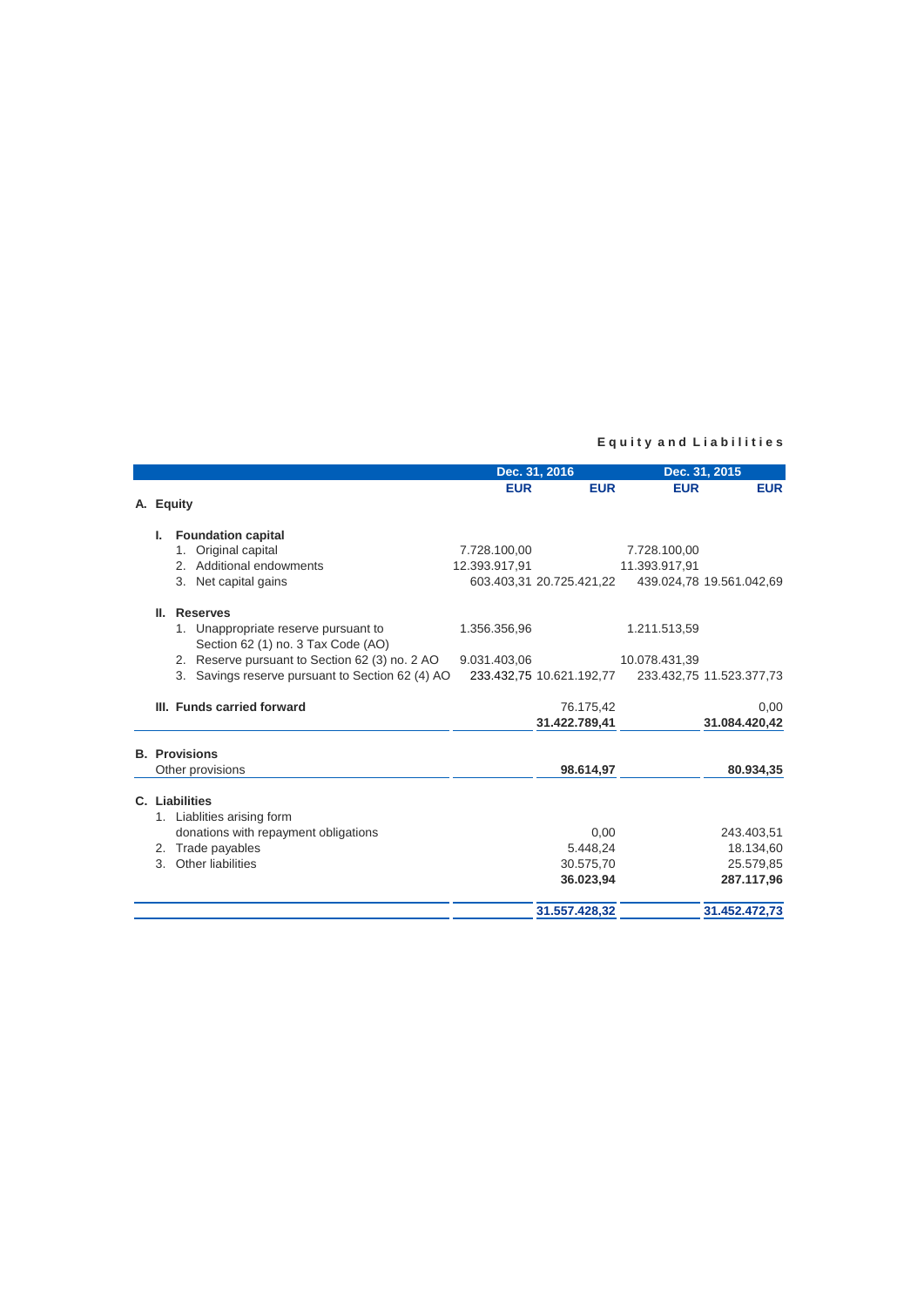# Caucasus Nature Fund, Offenbach am Main

# **Income statement for the period from January 1 to December 31, 2016**

|    |    | Investment income and other revenue                                    |
|----|----|------------------------------------------------------------------------|
|    |    | a) Investment income                                                   |
|    |    | aa) Dividend income                                                    |
|    |    | ab) Interest and similar income                                        |
|    |    | ac) Payouts from funds                                                 |
|    |    | ad) Realized capital gains                                             |
|    |    | ae) Other investment income                                            |
|    |    | Investment related expenses                                            |
|    |    | Net investment income                                                  |
|    | C) | Other income                                                           |
|    | d) | Income from grants and subsidies                                       |
|    |    | Net revenue                                                            |
| 2. |    | Projects and other expenses                                            |
|    |    | a) Project and grant expenses                                          |
|    |    | aa) Grants projects                                                    |
|    |    | ab) Project development and technical services                         |
|    |    | ac) Project management                                                 |
|    | b) | Administrative and similar expenses                                    |
|    |    | ba) Administrative expenses                                            |
|    |    | bb) Fundraising and communication expenses                             |
|    |    | bc) Other operating expenses                                           |
|    |    | Total project and other expenses                                       |
|    |    | 3. Net loss for the year                                               |
| 4. |    | Transfers to net capital gains                                         |
| 5. |    | Transfer to unappropriated reserve pursuant to Section 62 (1) no. 3 AO |
| 6. |    | Transfers from reserves pursuant to Section 62 (3) no. 2 AO            |

**7. Funds carried forward**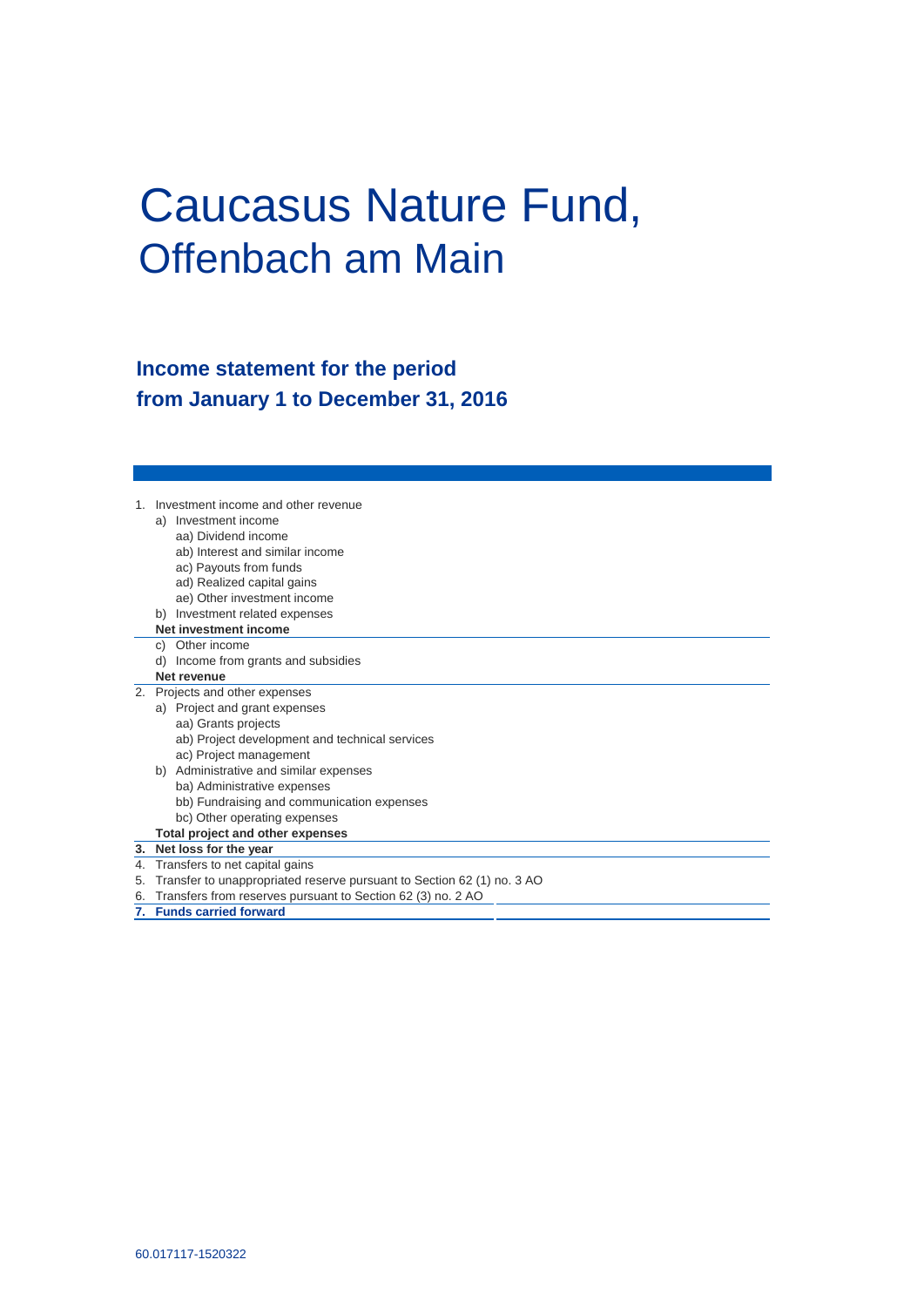|                 | 2016                      |                 | 2015                      |
|-----------------|---------------------------|-----------------|---------------------------|
| <b>EUR</b>      | <b>EUR</b>                | <b>EUR</b>      | <b>EUR</b>                |
|                 |                           |                 |                           |
|                 |                           |                 |                           |
| 63.531,71       |                           | 131.962,25      |                           |
| 479.406,67      |                           | 520.721,97      |                           |
| 69.645,28       |                           | 0,00            |                           |
| 137.629,21      |                           | 414.738,68      |                           |
| 26.749,32       | 776.962,19                | 0,00            | 1.067.422,90              |
|                 | $-168.852,46$             |                 | $-141.338.03$             |
|                 | 608.109,73                |                 | 926.084,87                |
|                 | 1.450,54                  |                 | 19.729,61                 |
|                 | 469.329,71                |                 | 322.817,44                |
|                 | 1.078.889,98              |                 | 1.268.631,92              |
|                 |                           |                 |                           |
|                 |                           |                 |                           |
| $-1.119.805.90$ |                           | $-1.150.148.91$ |                           |
| $-128.761,30$   |                           | $-126.828.33$   |                           |
|                 | -111.883,70 -1.360.450,90 |                 | -131.510,47 -1.408.487,71 |
|                 |                           |                 |                           |
| $-318.872,16$   |                           | $-224.317,48$   |                           |
| $-61.197,93$    |                           | $-81.327,26$    |                           |
| 0,00            | $-380.070.09$             | $-21.667,57$    | $-327.312.31$             |
|                 | $-1.740.520.99$           |                 | $-1.735.800.02$           |
|                 | $-661.631,01$             |                 | $-467.168,10$             |
|                 | $-164.378,53$             |                 | $-52.978,92$              |
|                 | $-144.843.37$             |                 | $-316.390,74$             |
|                 | 1.047.028,33              |                 | 836.537,76                |
|                 | 76.175,42                 |                 | 0,00                      |
|                 |                           |                 |                           |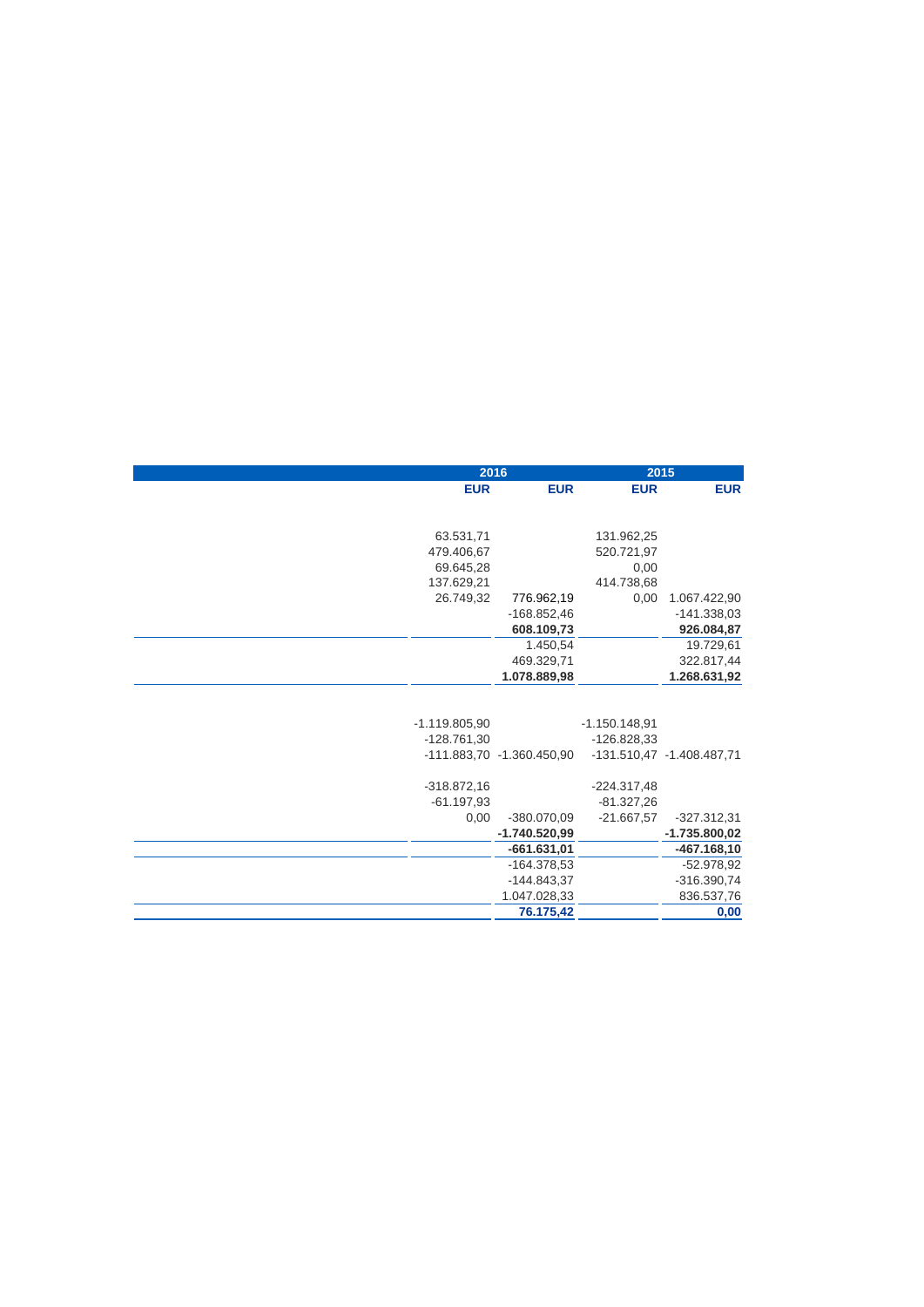# Caucasus Nature Fund, Offenbach am Main

# **Movements in fixed assets during the 2016 financial year**

|    |                                                                           |                                                                        | <b>Cost</b>                    |                                |                                         |
|----|---------------------------------------------------------------------------|------------------------------------------------------------------------|--------------------------------|--------------------------------|-----------------------------------------|
|    |                                                                           | Jan. 1, 2016<br><b>EUR</b>                                             | <b>Additions</b><br><b>EUR</b> | <b>Disposals</b><br><b>EUR</b> | Dec. 31, 2016<br><b>EUR</b>             |
| Ъ. | Property, plant and equipment<br><b>Office Machinery</b><br>and equipment | 47.841,35                                                              | 1.497.23                       | 0.00                           | 49.338,58                               |
| Ш. | <b>Financial assets</b><br>Securities held as investments                 | 19.442.290.16<br>19.490.131,51 4.740.581,40 3.234.330,32 20.996.382,59 |                                |                                | 4.739.084,17 3.234.330,32 20.947.044,01 |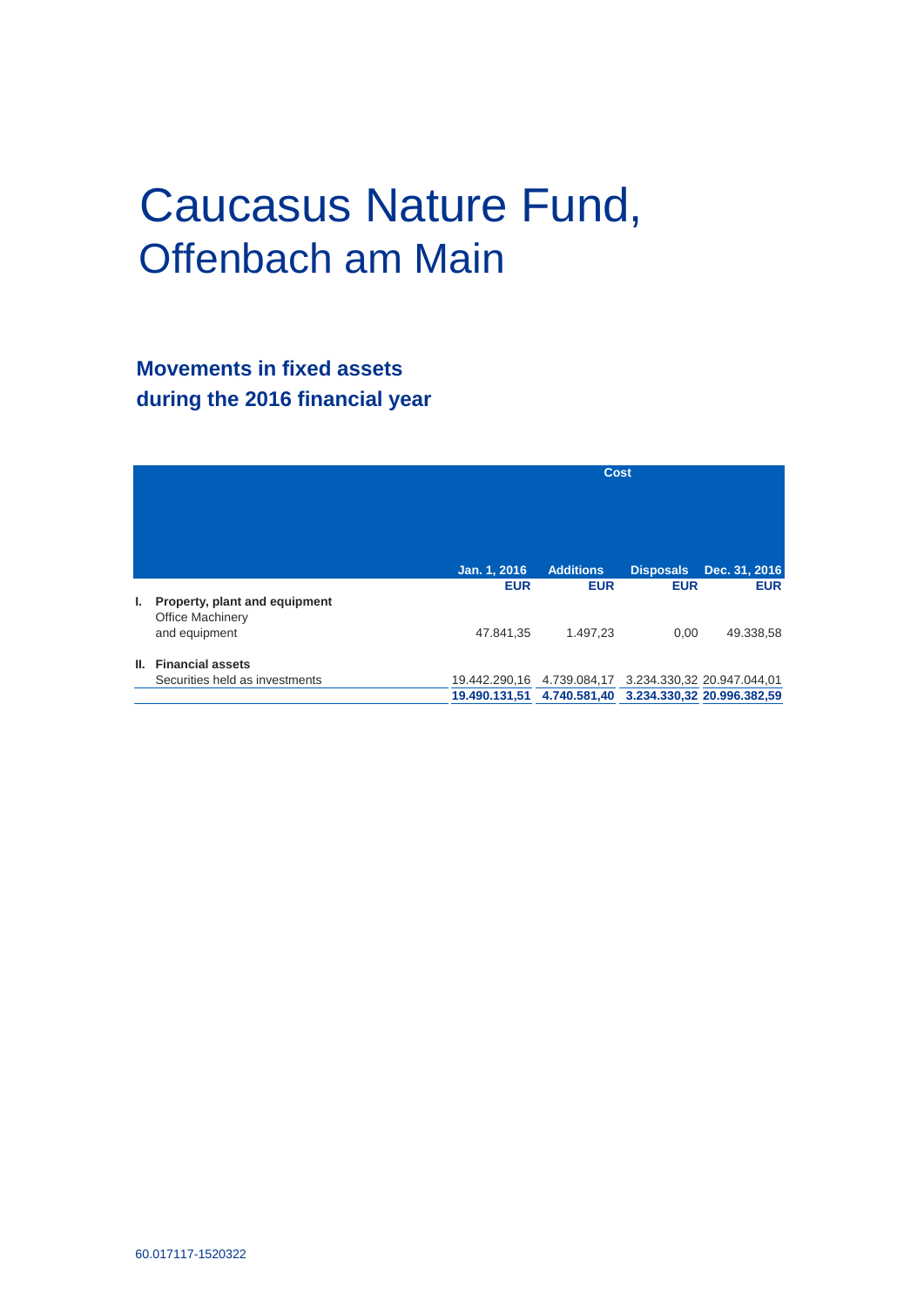|                   | Accumulated amortization and depreciation                                  |                  |            |                                                                           | <b>Book value</b> |
|-------------------|----------------------------------------------------------------------------|------------------|------------|---------------------------------------------------------------------------|-------------------|
| Jan. 1, 2016      | <b>Amortization</b><br>and<br>depreciation<br>during the<br>financial year | <b>Disposals</b> |            | Dec. 31, 2016 Dec. 31, 2016 Dec. 31, 2015                                 |                   |
| <b>EUR</b>        | <b>EUR</b>                                                                 | <b>EUR</b>       | <b>EUR</b> | <b>EUR</b>                                                                | <b>EUR</b>        |
| 26.464.85         | 6.690.73                                                                   | 0.00             | 33.155.58  | 16.183.00                                                                 | 21.376,50         |
| 0.00<br>26.464.85 | 0.00<br>6.690,73                                                           | 0.00<br>0,00     |            | 0.00 20.947.044.01 19.442.290.16<br>33.155.58 20.963.227.01 19.463.666.66 |                   |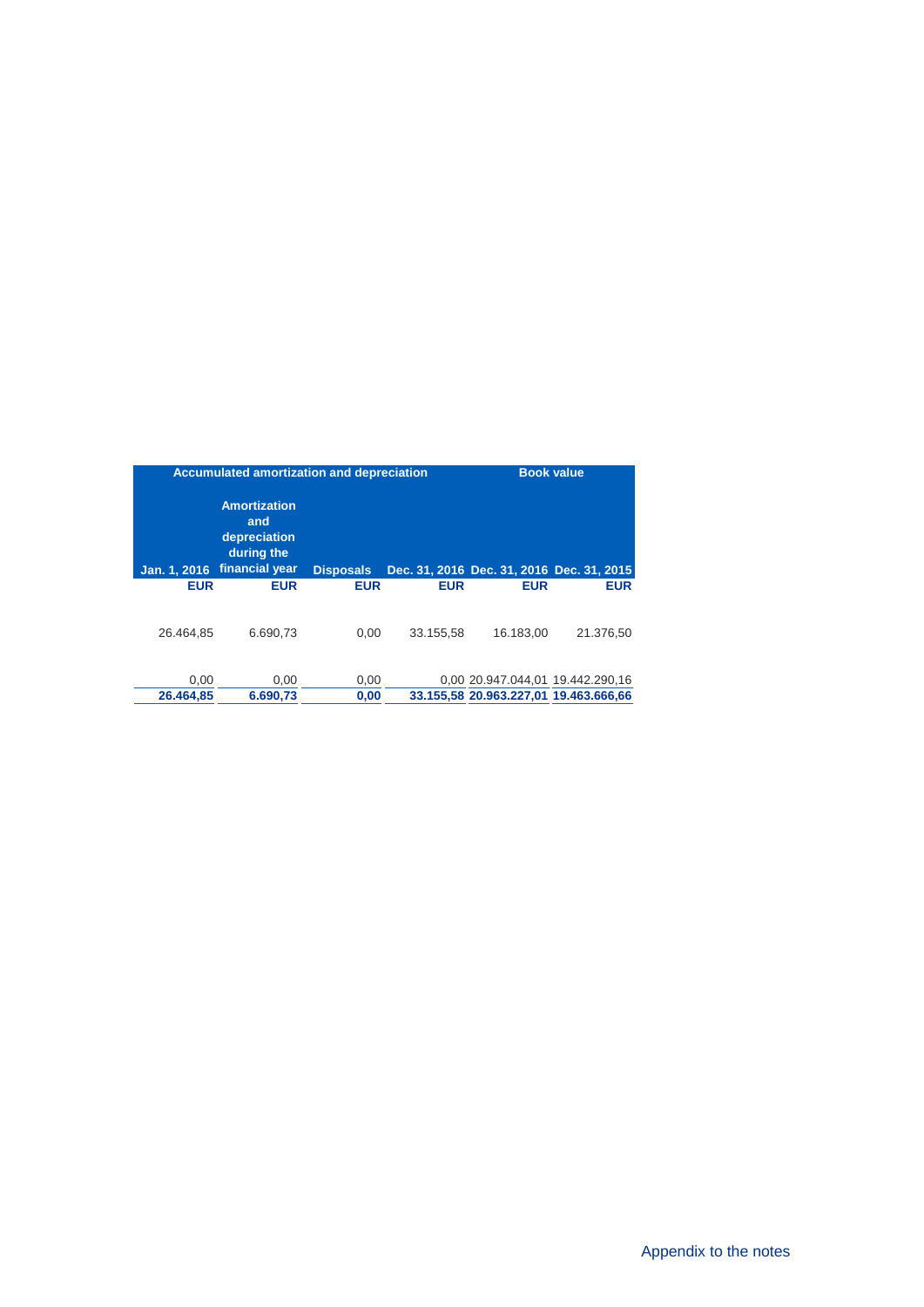# **Caucasus Nature Fund, Offenbach am Main**

## **Notes to the financial statements for the 2016 financial year**

## **General disclosures and explanations on the financial statements**

The Caucasus Nature Fund was established as a civil law foundation under the name of Caucasus Protected Areas Fund by means of an act of foundation of June 1, 2007. It was recognized by the government president on June 25, 2007. The financial statements for the year ended December 31, 2016 were prepared in accordance with the rules of procedure of the Foundation and the provisions of the German Commercial Code [HGB] for large corporations (Sections 264 et seqq. HGB) with the exception that preparation of a management report was dispensed with.

The breakdown of items in the balance sheet and income statement took account of the distinctive features arising from the activities of the Foundation.

The income statement was prepared on the basis of the cost of sales method pursuant to Section 275 (3) HGB taking into consideration the legal characteristics of foundations.

## **Accounting policies**

The accounting policies remained unchanged from the prior year.

Property, plant and equipment and financial assets are measured at cost in accordance with Section 255 (1) HGB. Property, plant and equipment is depreciated using rates based on the useful life recognized for tax purposes under the straight-line method. Financial assets are written down to the lower of cost or fair value in the event of anticipated permanent impairment.

Receivables and other assets as well as cash at banks are stated at nominal value.

Values assigned to other provisions include all identifiable risks and contingent liabilities. They are recognized at the settlement amount required according to prudent commercial judgment.

Liabilities are recognized at settlement amount.

Transactions in foreign currencies are generally recorded at the exchange rate on the date of the transaction. Foreign currency receivables and liabilities are measured at the exchange rate applicable on the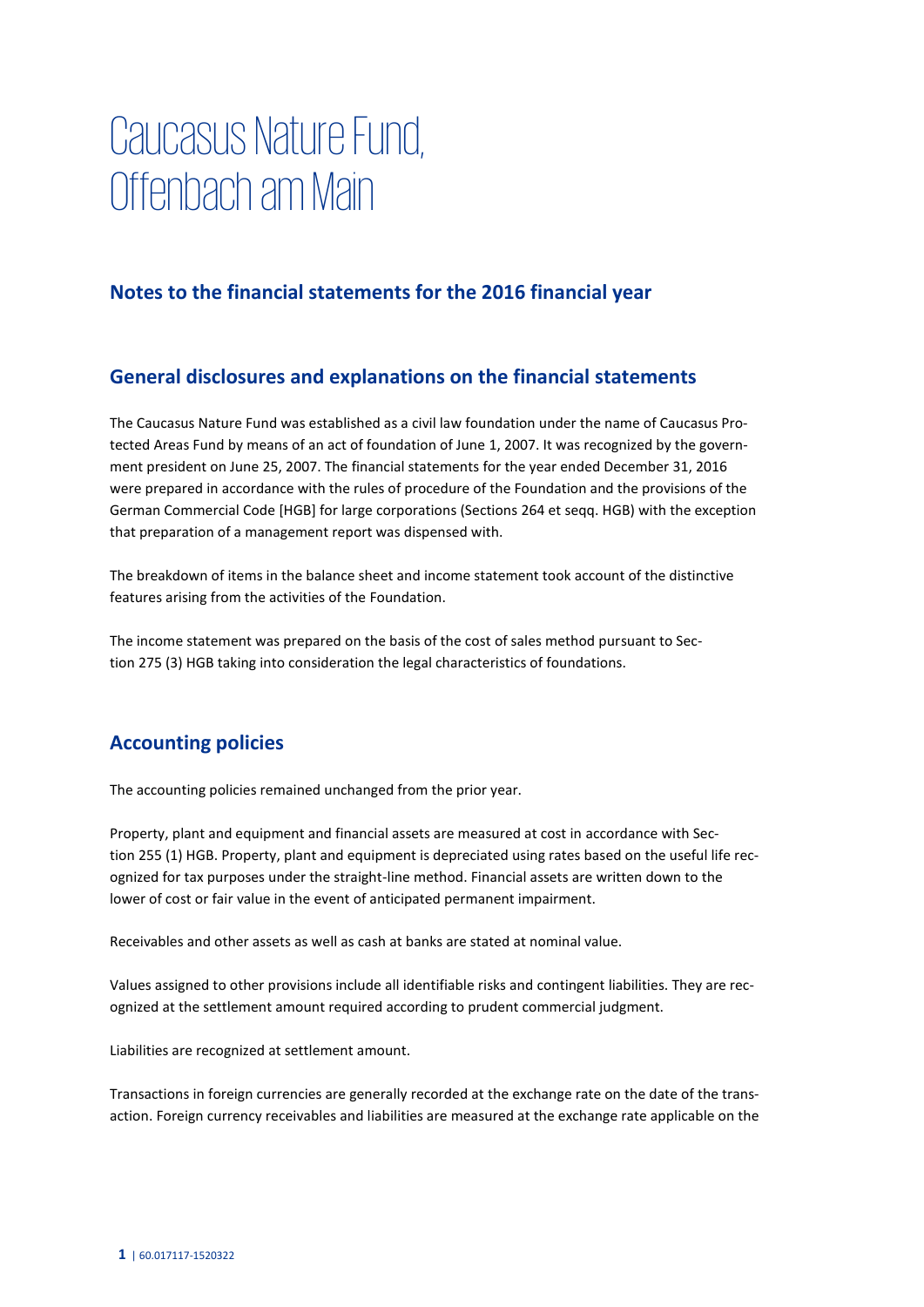date of the transaction. Foreign currency items are generally translated at the rates applicable on the balance sheet date in accordance with the provisions of Section 256a HGB.

Valuation units are created for liabilities and pending transactions for some foreign currency balances in accordance with Section 254 HGB. As part of a valuation unit combining foreign currency credit balances with pending transactions, compensatory valuation (micro hedge) for the effects of changes in foreign exchange rates is made as contractual payment obligations exist for the foreign currency credit balances held. Foreign currency credit balances and liabilities translating to EUR 542,487.11 were included in this type of valuation unit in the financial year.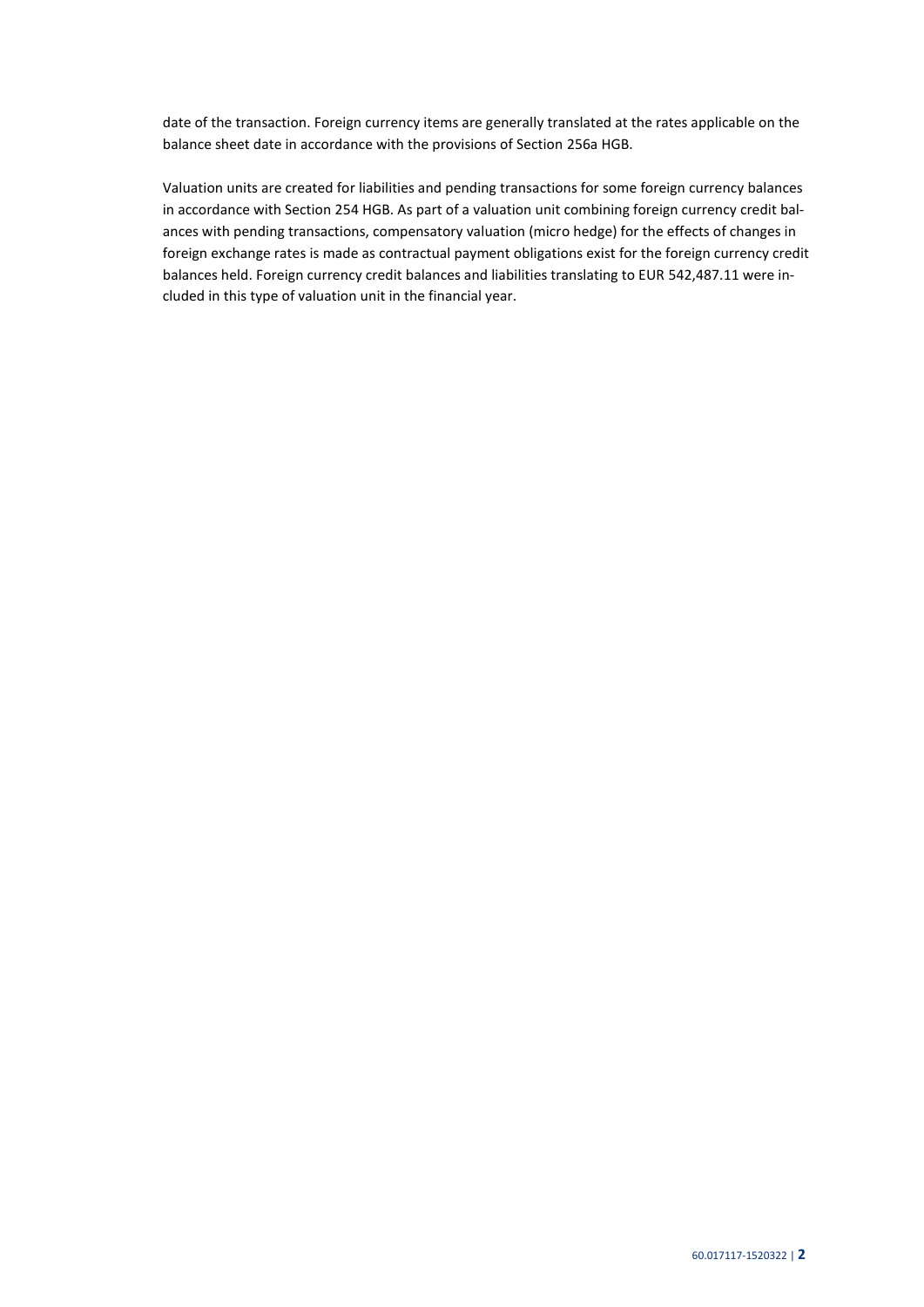## **Explanatory notes on the balance sheet**

The classification and movements in fixed assets are presented in the statement of movements in fixed assets as part of the balance sheet.

Financial assets include a securities portfolio with a book value of EUR 20,947,044.01 as of the end of the financial year. The following securities in the portfolio were recognized at amounts exceeding their fair value:

|                                                 | <b>Nominal</b><br>value/shares | <b>Book value</b> | <b>Fair value</b> |
|-------------------------------------------------|--------------------------------|-------------------|-------------------|
|                                                 | <b>EUR</b>                     | <b>EUR</b>        | <b>EUR</b>        |
| <b>Bonds</b>                                    |                                |                   |                   |
| Linde AG                                        | 197,142.54€                    | 205,442.24€       | 197,819.13 €      |
| Volkswagen International N.V.                   | 400,000.00 €                   | 416,360.00 €      | 404,420.00€       |
| K+S AG                                          | 240,000.00€                    | 275,572,80€       | 269,839.20 €      |
| <b>RCI Banque</b>                               | 430,000.00€                    | 460,650.40€       | 434,536.50€       |
| Glencore Finance Europe                         | 410,000.00€                    | 454,804.80 €      | 430,008.00 €      |
| Gerresheimer AG                                 | 405,000.00€                    | 460,282.50 €      | 429,543.00 €      |
| Gazprom. Capital .S.A.                          | 420,000.00€                    | 463,008.00 €      | 423,150.00 €      |
| Deutsche Pfandbrief BK. AG                      | 320,000.00 €                   | 324,640.00 €      | 324,489.60 €      |
| LeasePlan Corporation                           | 330,000.00€                    | 337,411.80 €      | 337,108.20€       |
| Grenke Finance plc                              | 285,000.00 €                   | 287,880.11€       | 286,482.00 €      |
| Deutsche Postbank AG                            | 400,000.00€                    | 310,293.07€       | 248,000.00€       |
| <b>GAZ Capital S.A</b>                          | 100,000.00€                    | 100,830.24€       | 100,250.00 €      |
| Neste OYJ                                       | 250,000.00€                    | 263,203.94 €      | 251,400.00 €      |
| Vale S.A.                                       | 250,000.00€                    | 265,573.40€       | 260,812.50 €      |
| Norwegen Anl.                                   | 268,399.33 €                   | 285,931.04 €      | 267,673.31 €      |
| <b>BNP Paribas GmbH</b>                         | 100,000.00€                    | 101,929.46€       | 99,940.00€        |
| Münchener Rückversicherungs-Gesellschaft AG     | 200,000.00 €                   | 211,043.29€       | 204,080.00 €      |
|                                                 |                                | 5,224,857.09      | 4,969,551.44      |
| <b>Investment shares</b>                        |                                |                   |                   |
| Danaher Corporation Registered Shares           | 2,000 St.                      | 163,548.00 €      | 147,660.00 €      |
| Continental AG                                  | 730 St.                        | 159,459.85€       | 133,918.50€       |
| <b>CVS Health Corporation Registered Shares</b> | 1,390 St.                      | 105,733.33 €      | 103,624.50€       |
| Alibaba Group Holding Ltd.                      | 1,250 St.                      | 105,875.30 €      | 103,512.50€       |
| Pictet-Group                                    | 675 St.                        | 235,635.75€       | 219,658.50€       |
| Grundbesitz Europa Inhaber-Anteile              | 12,100 St.                     | 501,791.78€       | 501,545.00€       |
| CANDR. BDS-CRE. OPP.IQEODI FUNDS                | 380 St.                        | 585,659.80 €      | 575,160.40€       |
| ISHSIII-MSCI T.UK RE LSD Funds                  | 18,430 St.                     | 102,660.36 €      | 101,549.30€       |
| ISHSIII-MSCI T.USA RE DLD Funds                 | 6,585 St.                      | 155,477.19€       | 154,813.35 €      |
| Corestate Highstreet VI                         | 1,311.85 St.                   | 750,000.00        | 748,709.28        |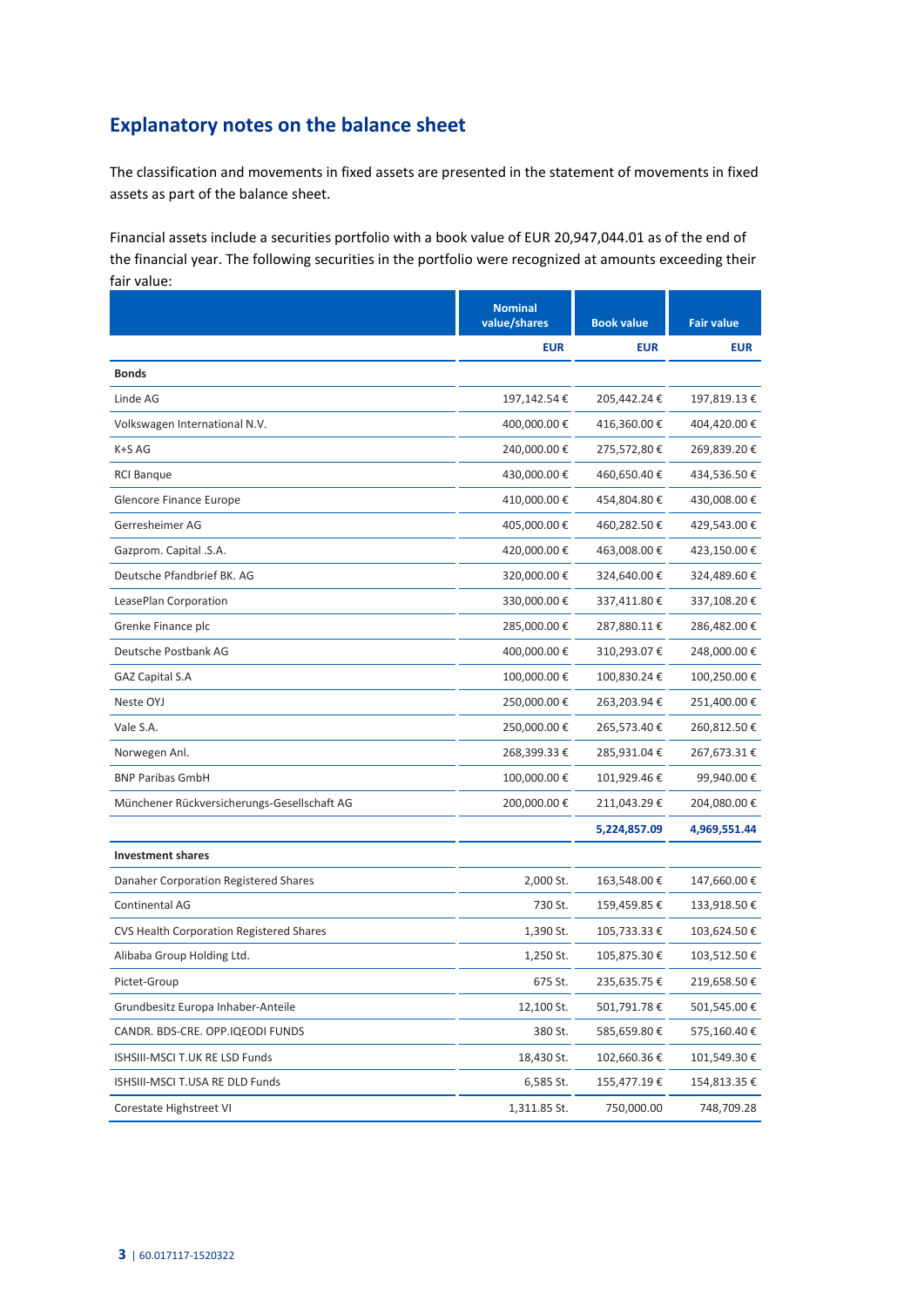| <b>Nominal</b><br>value/shares | <b>Book value</b> | <b>Fair value</b> |
|--------------------------------|-------------------|-------------------|
| <b>EUR</b>                     | <b>EUR</b>        | <b>EUR</b>        |
|                                | 2,865,841.36      | 2,790,151.33      |

As of December 31, 2016 none of these financial investment had been written down to lower market values as they were not expected to be permanently impaired. This assumption was based on the fact that the fluctuations in market value that had occurred in the past were short term and negligible.

The other assets include receivables from NTA - a private partnership (GbR) whose partner next to PONT is CNF - in the amount of EUR 19,511.16. As in the prior year, other assets are due within one year.

As of the balance sheet date, the Company reported credit balances with banks in foreign currencies as follows: AMD 55,339,955.45 (Armenian dram), GEL 552,869.25 (Georgian lari) and USD 712,310.10.

The Foundation's previous capital remained unchanged at the full amount. In the financial year the foundation capital received gains from realized capital transfers in the amount of EUR 164,378.53 as well as additional endowments in the amount of EUR 1,000,000.00 from KfW.

EUR 144,843.37 were transferred to the unappropriated reserves within the meaning of Section 62 (1) no. 3 of the German Tax Code [AO] during the year under review. These reserves equaled EUR 1,356,356.96 as of December 31, 2016.

As of December 31, 2016, the reserves pursuant to Section 62 (3) no. 2 AO amounted to EUR 9,031,403.06. This amount has the following two components:

- a non-cash donation in the form of shares with an unchanged value of EUR 85,638.50
- the remaining amount of EUR 8,945,764.56, which comprised two separate grants made by the BMZ via KfW originally totaling EUR 12,000,000.00 (EUR 5,000,000.00 granted in December 2010 and EUR 7,000,000.00 granted in December 2012). According to the agreement with KfW, the grant must be used to fulfil the purpose of the Foundation by the year 2030 at the latest (the total grant is subsequently referred to as the '2030 Sinking Fund').

According to the agreement with KfW on the '2030 Sinking Fund', the original grant of EUR 12,000,000.00 must be divided into the following three segregated grant categories: (i) EUR 9,500,000.000 scheduled to cover administrative expenses and similar costs for the protected areas in the Caucasus; (ii) EUR 500,000.00 to be used for international advisors for technical assistance and services connected with the management of the protected areas; (iii) EUR 2,000,000.00 scheduled for administrative expenses in connection with the Foundation's own activities in the Caucasus.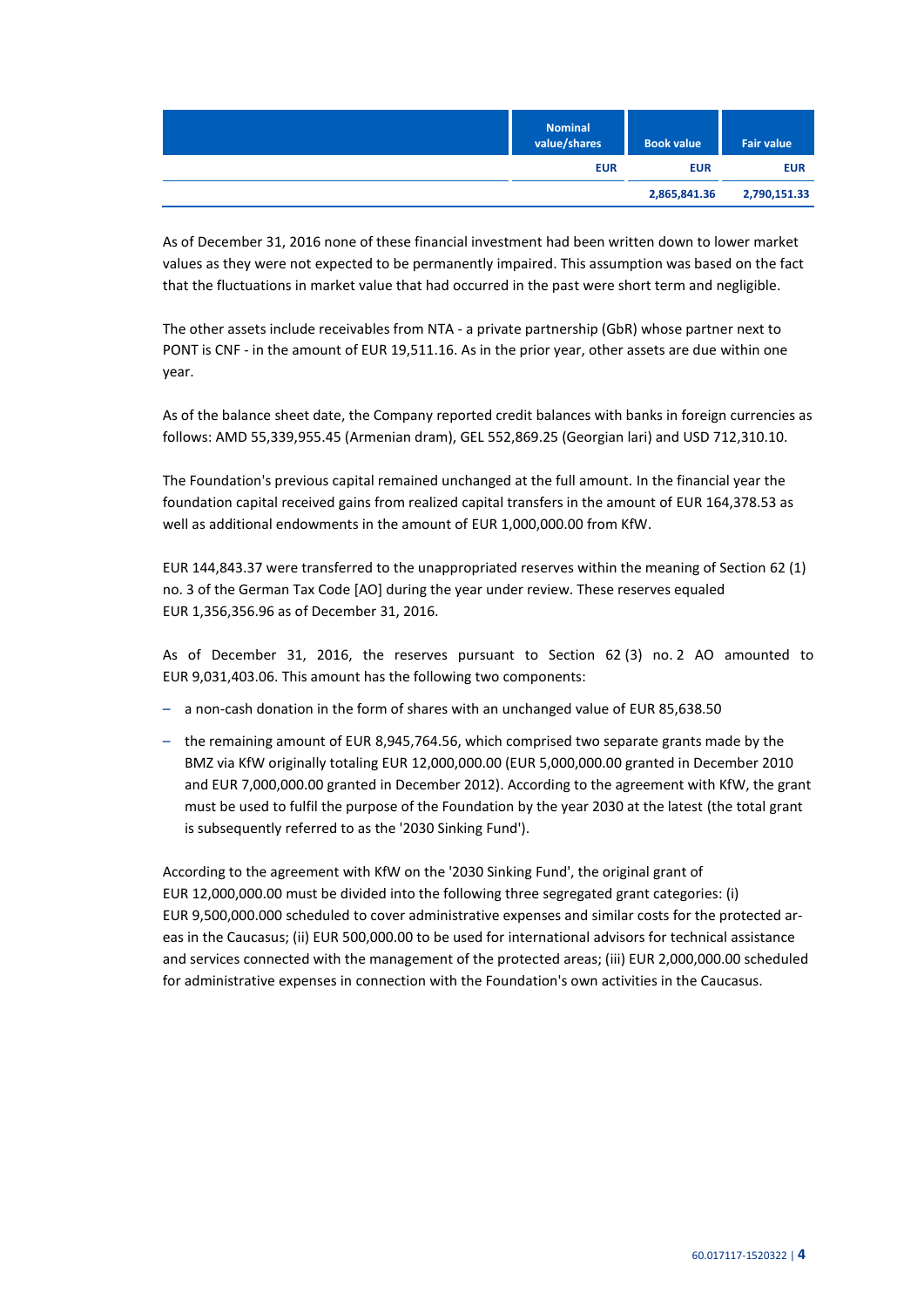The following table shows changes in the '2030 Sinking Fund' broken down by the three categories of grant described above:

| <b>Grant category</b>                                                                                                     | <b>Balance as</b><br>of Jan. 1,<br>2011 | <b>Balance as of</b><br>Dec. 31,<br>2012 | <b>Balance as of</b><br>Dec. 31,<br>2013 | <b>Balance as of</b><br>Dec. 31,<br>2014 | <b>Balance as of</b><br>Dec. 31,<br>2015 | Appropria-<br>tion in 2016 | <b>Balance as of</b><br>Dec. 31, 2016 |
|---------------------------------------------------------------------------------------------------------------------------|-----------------------------------------|------------------------------------------|------------------------------------------|------------------------------------------|------------------------------------------|----------------------------|---------------------------------------|
|                                                                                                                           | <b>EUR</b>                              | <b>EUR</b>                               | <b>EUR</b>                               | <b>EUR</b>                               | <b>EUR</b>                               | <b>EUR</b>                 | <b>EUR</b>                            |
| EUR 9.5 Mio<br>(first installment of<br>EUR 5 million)<br>for administrative and<br>similar costs of pro-<br>tected areas | 5,000,000                               | 9,403,266                                | 9,149,269                                | 8,587,825                                | 8,096,839                                | 731,455                    | 7,365,384                             |
| EUR 0.5 million for in-<br>ternational advisors                                                                           | N/A                                     | 500,000                                  | 495,463                                  | 480,889                                  | 345,832                                  | 40,796                     | 305,036                               |
| EUR 2 million for<br>CNF's activities in the<br>Caucasus                                                                  | N/A                                     | 2,000,000                                | 1,924,689                                | 1,760,616                                | 1,550,121                                | 274,777                    | 1,275,344                             |
| <b>Total grant of</b><br><b>EUR 12 million</b><br>(2030 Sinking Fund)                                                     | 5,000,000                               | 11,903,266                               | 11,569,421                               | 10,829,330                               | 9,992,792                                | 1,047,028                  | 8,945,764                             |

The reserve pursuant to Section 62 no. 4 AO (known as the 'savings reserve') remained unchanged in the year under review.

Other provisions include outstanding invoices for accounting services, asset management services, custody fees, year-end audit costs and telephone fees.

Liabilities arising from conditionally repayable donations result from donations to which a specific, separately agreed condition or an individual contractual provision regarding their use is attached and for which the donor can claim repayment if these conditions are not fulfilled. The liabilities arising from conditionally repayable donations have been completely dissolved in the financial year since the donations have been disposed of according to the respective conditions. The respective revenues ares shown in the revenues from grants and allowances. The liabilities arising from conditionally repayable donations were composed of two donations: pFrom a donation received in 2010 in the amount of USD 825,500.00, specified for use in Georgia ('Georgia Sinking Fund') and from a donation received in 2011 of USD 815,500.00, specified for use in Armenia ('Armenia Sinking Fund'). The liabilities arising from the Georgia Sinking Fund were translated into euro and originally measured at EUR 627,184.32. Liabilities arising from the Armenia Sinking Fund were originally measured at EUR 580,261.85.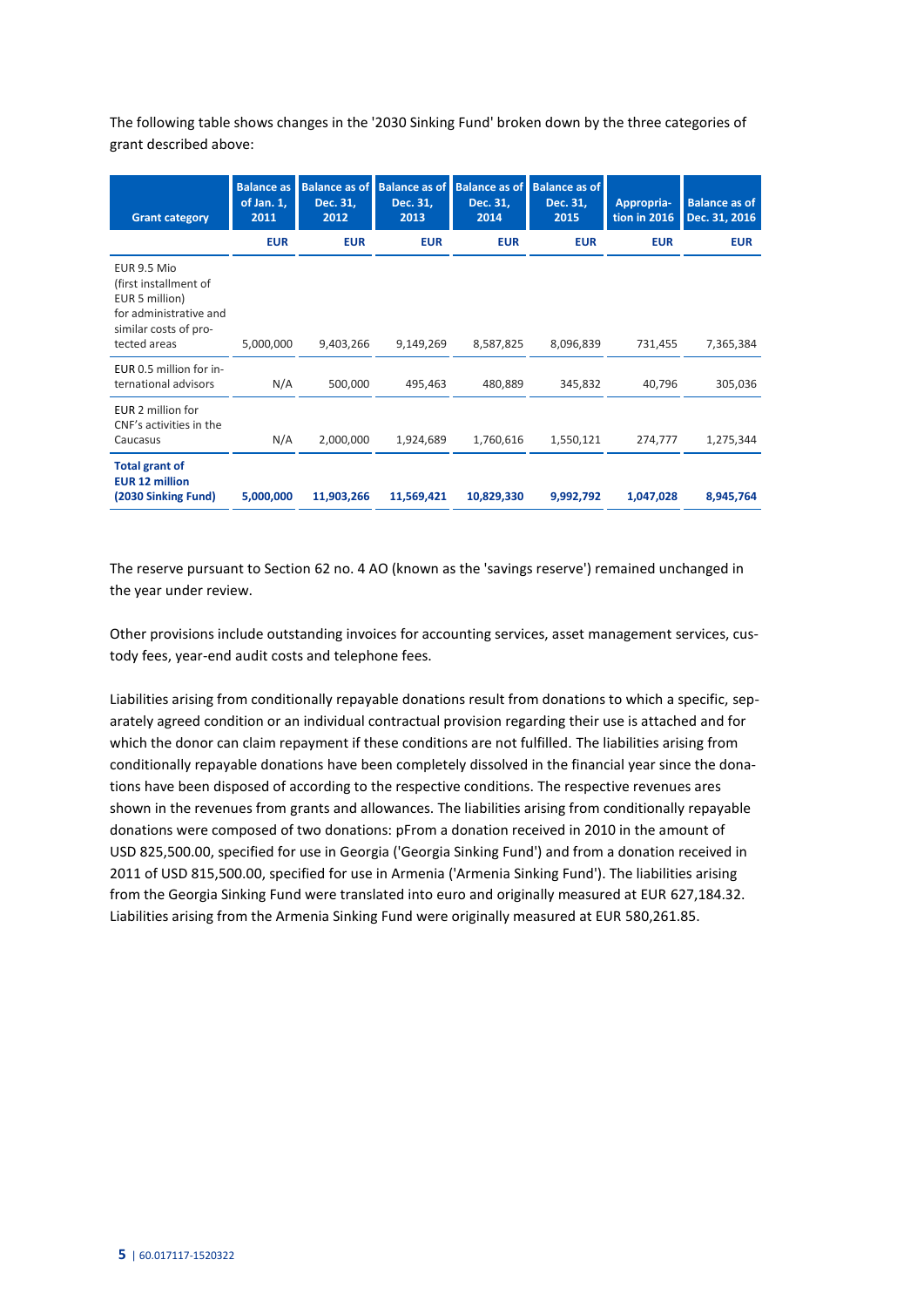Changes in liabilities arising from conditionally repayable donations are shown in the table below:

| <b>Date</b>   | <b>Description</b>                | <b>Amount</b> |
|---------------|-----------------------------------|---------------|
|               |                                   | <b>EUR</b>    |
| Dec. 21, 2010 | Amount originally received        | 627,184.32    |
|               | Grants made to protected areas    | $-25,000.00$  |
| 2011          | Interest income                   | 35,046.00     |
|               | Bank charges and similar expenses | $-956.48$     |
| Dec. 31, 2011 |                                   | 636,273.84    |
|               | Grants made to protected areas    | -257,015.48   |
|               | Interest income                   | 19,790.88     |
| 2012          | Bank charges and similar expenses | $-105.25$     |
|               | Asset allocation gains            | 9,758.10      |
| Dec. 31, 2012 |                                   | 408,702.09    |
|               | Grants made to protected areas    | $-150,110.91$ |
|               | Interest income                   | 19,522.45     |
| 2013          | Bank charges and similar expenses | $-27.40$      |
|               | Exchange rate effects             | 101.13        |
| Dec.31, 2013  |                                   | 278,187.36    |
|               | Grants made to protected areas    | -71,644.47    |
|               | Interest income                   | 11,811.21     |
| 2014          | Bank charges and similar expenses | $-62.20$      |
|               | Exchange rate effects             | $-7,976.66$   |
| Dec. 31, 2014 |                                   | 210.315,24    |
|               | Grants made to protected areas    | $-102,079.27$ |
|               | Interest income                   | 10,076.77     |
| 2015          | Bank charges and similar expenses | $-66.04$      |
|               | Exchange rate effects             | 16,449.65     |
| Dec. 31, 2015 |                                   | 134,696.35    |
|               | Grants made to protected areas    | $-147,961.87$ |
|               | Interest income                   | 0.00          |
| 2016          | Bank charges and similar expenses | $-35.39$      |
|               | Exchange rate effects             | 13,300.91     |
| Dec. 31, 2016 |                                   | 0.00          |
|               |                                   |               |

## **Changes in Georgia Sinking Fund**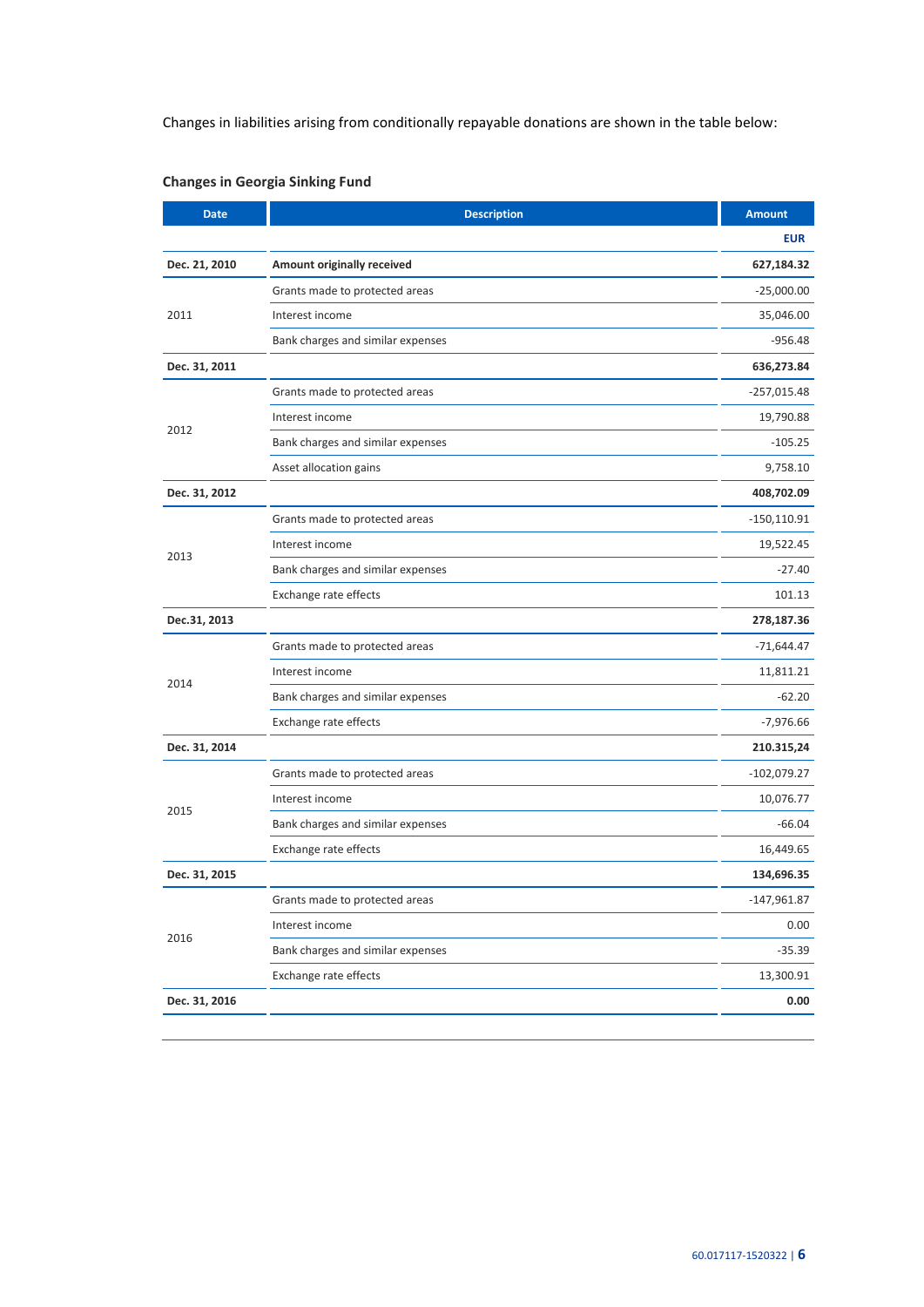## **Changes in Armenia Sinking Fund**

| <b>Date</b>   | <b>Description</b>                | <b>Amount</b> |
|---------------|-----------------------------------|---------------|
|               |                                   | <b>EUR</b>    |
| Mar. 29, 2011 | Amount originally received        | 580,261.85    |
|               | Grants made to protected areas    | $-112,977.64$ |
|               | Interest income                   | 16,800.45     |
| 2011          | Bank charges and similar expenses | $-76.94$      |
|               | Exchange rate effects             | 14,471.58     |
| Dec. 31, 2011 |                                   | 498,479.30    |
|               | Grants made to protected areas    | $-181,971.88$ |
|               | Interest income                   | 21,826.38     |
| 2012          | Bank charges and similar expenses | $-98.82$      |
|               | Exchange rate effects             | $-907.71$     |
|               | Asset allocation gains            | 13,374.29     |
| Dec. 31, 2012 |                                   | 350,701.56    |
|               | Grants made to protected areas    | $-129,465.13$ |
|               | Interest income                   | 15,707.62     |
| 2013          | Bank charges and similar expenses | $-23.07$      |
|               | Exchange rate effects             | $-527.12$     |
| Dec. 31, 2013 |                                   | 236,393.86    |
|               | Grants made to protected areas    | $-62,746.09$  |
|               | Interest income                   | 9,895.24      |
| 2014          | Bank charges and similar expenses | $-10.71$      |
|               | Exchange rate effects             | -4,681.62     |
| Dec. 31, 2014 |                                   | 178,850.68    |
|               | Grants made to protected areas    | -89,246.36    |
|               | Interest income                   | 7,470.42      |
| 2015          | Bank charges and similar expenses | $-214.84$     |
|               | Exchange rate effects             | 11,847.26     |
| Dec. 31, 2015 |                                   | 108,707.16    |
|               | Grants made to protected areas    | -123,281.59   |
|               | Interest income                   | 0.00          |
| 2016          | Bank charges and similar expenses | $-329.49$     |
|               | Exchange rate effects             | 14,903.92     |
| Dec. 31, 2016 |                                   | 0.00          |
|               |                                   |               |

All liabilities have a remaining term of up to one year.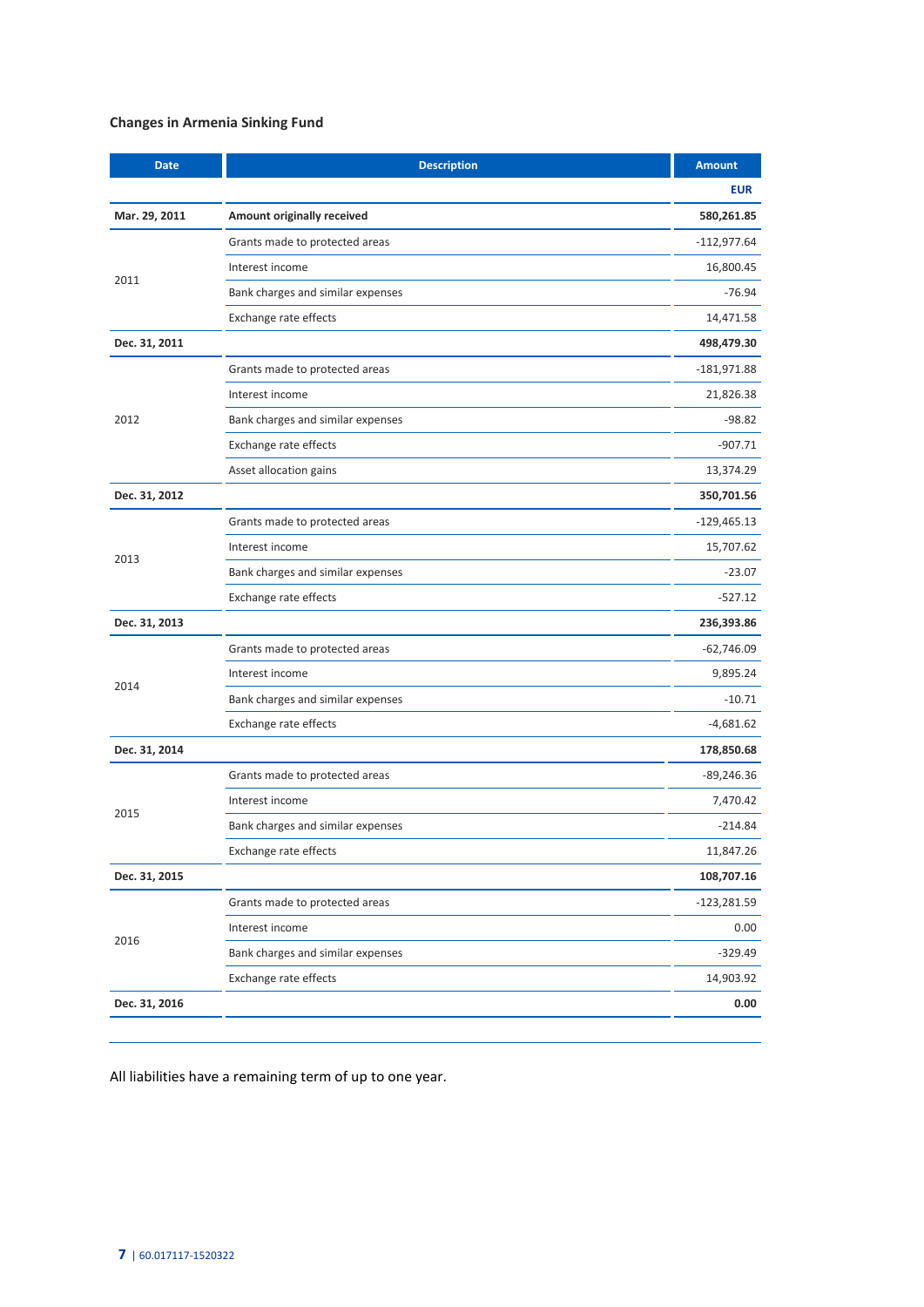Included in other liabilities are taxes payable in the amount of EUR 0.00 (PY: EUR 1,666.37) and amounts due in respect of social security of EUR 11,862.00 (PY: EUR 8,836.00).

## **Explanatory notes on the income statement**

Dividend income is derived from investment securities.

Interest and similar income are attributable to time deposits and investment securities.

Expenses for investment resulted from charges for investment advice and custody fees.

Payouts from funds result from investment securities shown in the shares of investment securities.

Expenses for investment resulted from charges for investment advice and custody fees.

Income from grants and subsidies of EUR 271,243.46 in the 2016 financial year is from the appropriation of conditionally repayable donations. The same amount was recognized as a corresponding expense. The remainder is mainly from subsidies and donations from: Ruane, Cunniff & Goldfarb LLC – Acacia Conservation Fund and Sullivan & Cromwell LLP, USA, via The King Baudouin Foundation, USA.

Expenses for project grants included costs associated with direct promotional measures in the Caucasus.

Expenses for project development and technical services include personnel expenses, travel expenses to the Caucasus in connection with assistance measures and the costs of maintaining offices in Armenia and Georgia.

Expenses for project management include personnel expenses and the costs of offices maintained in Armenia and Georgia.

Administrative expenses include other administration-related personnel expenses, auditing and external accounting costs, on office team level with another foundation incurred personnel expenses, rent and other office expenses, own rent, travel expenses, insurance premiums, incidental bank charges, advisory costs and other operating expenses.

Fund raising and advertising expenses include personnel expenses, travel expenses, costs for a promotional film, event costs, advisory costs, and other expenses related to fund raising.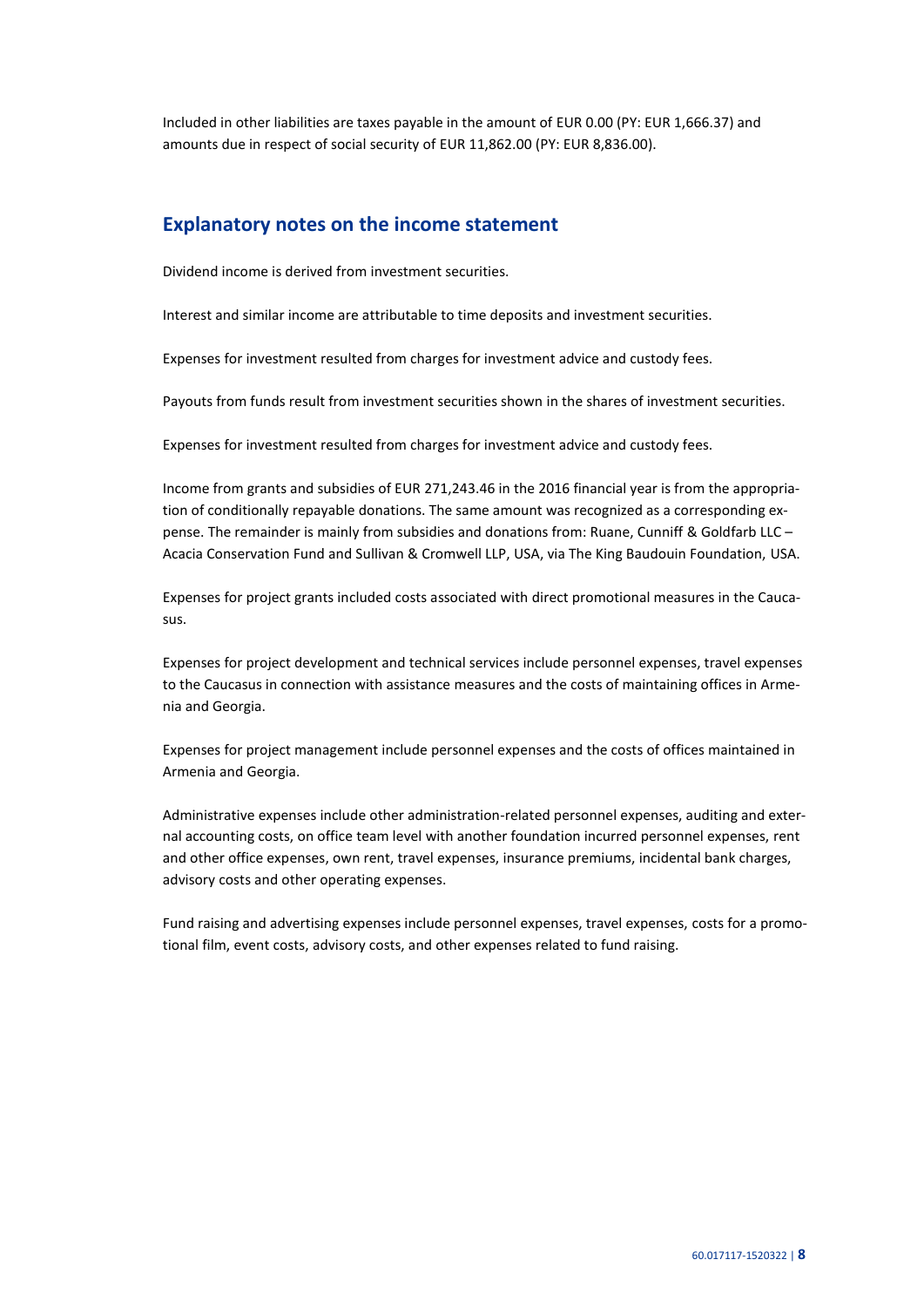#### **Personnel expenses**

|                           | 2016       | 2015       |
|---------------------------|------------|------------|
|                           | <b>EUR</b> | <b>EUR</b> |
| <b>Personnel expenses</b> |            |            |
| Wages and salaries<br>a)  | 332,063.96 | 298,272.10 |
| Social security<br>b)     | 35,100.39  | 34,535.45  |
|                           | 367,164.35 | 332,807.55 |

Personnel expenses were higher than in the prior year because vacancies with high price employees have been filled.

## **Other disclosures**

### **Auditor's fee**

The total fee charged by the auditor for the financial year amounted to approx. KEUR 30 and comprised solely of audit services for annual financial statements.

#### **Board of Directors:**

#### **Chairwoman**

– Eva Witt

Director, Eastern Europe, Caucasus and Central Asia, KfW Development Bank, Frankfurt am Main (until February 1, 2017)

– David Morrison

Conservationist; Non-Executive Director on Conservation Trust Fund and Public Company Boards; Berlin, Germany (Member since April 1, 2016 and chairman since February 1, 2017)

#### **Deputy Chairman**

– Christoph Heinrich Executive Officer, World Wide Fund for Nature; Berlin, Deutschland

## **Chief Financial Officer**

– Ronald Kent Managing Director, Wholesale and Financial Policy, BBA; London, United Kingdom